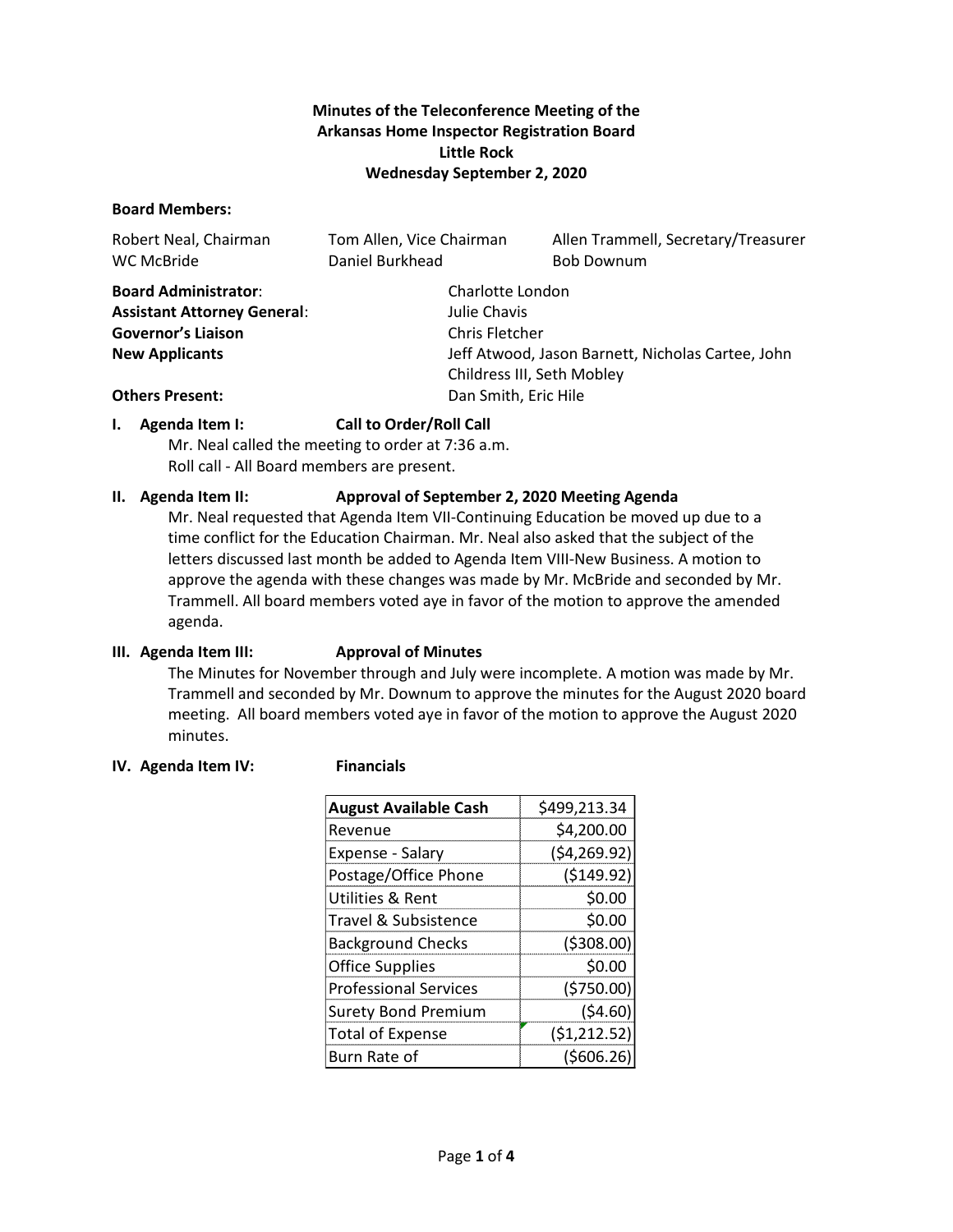Mr. Trammell made a motion to approve the August Financials. Mr. Burkhead seconded and all board members voted aye in favor of the motion.

## **V. Agenda Item V: Status of Complaints/Appeals/Hearings**

- **A. Old Complaints**
	- 1. **Robert Neal (AHIRB) vs Justin Hall**-Not registered as a HI in Arkansas *Complaint Filed March 2018. Notification sent by Certified Mail on 3/26/2018*. *It was signed for and accepted on April 12, 2018. No response to complaint as of January 13, 2020*. *Summary received from Investigator 11/22/2019*. Ms. Chavis stated she is waiting until board meetings are held in person before scheduling a hearing for this complaint.
	- 2. **202001-01** *Complaint Filed January 2020. Notification sent by Certified Mail on 2/10/2020*. *As of 2/26/2020, the Home Inspector's attorney has requested a 10-day extension to prepare his response. Ms. Chavis approved the request. Response from attorney received 3/6/2020. Summary received from Investigator on 5/8/2020.*Ms. Chavis reported she sent a consent agreement to the home inspector's attorney and she has not heard back from the attorney at this time.
	- 3. **202001-02** *Complaint Filed January 2020. Notification to HI sent by Certified Mail on 2/14/2020*. *The home inspector has responded and the complaint has been turned over to the Complaint Investigator. Summary received from Investigator on 3/2/2020. Recommendation: Dismissal of Complaint. Complainant has requested an appeal of the decision & would like to appear before the Board when physical meeting resume.* Ms. Chavis stated she will contact the complainant to see if she still wants to appear before the board.
	- 4. **202003-04** *Complaint Filed March 2020. Notification to HI sent by Certified Mail 4/3/2020. Summary received from Investigator 4/14/2020. The Summary was amended on 5/15/2020. The home inspector has requested a discussion with the Board about the findings. Ms. Chavis said the home inspector would like to discuss the findings when physical meetings resume.*
	- 5. **202004-05** Complaint Filed April 2020. Notification to HI sent by Certified Mail 4/3/2020. *Summary received from Investigator on 5/15/2020. Ms. Chavis said the complainant wants the Board*  to continue with the investigation even though a lawsuit has been filed. Ms. Chavis stated this complaint is on hold until the lawsuit is final.
	- 6. **202005-06** *Complaint Filed May 2020. Notification to HI sent by Certified Mail 5/15/2020. Certified letter was received by recipient on 5/22/2020. Summary received from Investigator on 6/11/2020.* Ms. Chavis stated letter has been sent to the home inspector.
	- 7. **202007-07** *Complaint Filed July 2020. Notification to HI sent by Certified Mail 7/17/2020. Certified letter was received by recipient on 7/24/2020. \*7/30/20 -Email received from Complainant requesting closure of the complaint. Investigator is reviewing the complaint to determine if there is an ethical violation. Summary received from investigator on 8/27/2020.* Ms. Chavis stated a consent agreement has been sent to the home inspector.
- **B. New Complaints**
	- 1. **202008-08** *Complaint filed August 2020. Notification to HI sent by Certified Mail 8/21/2020.*
- **C. Hearings**

No hearings are scheduled at this time.

## **VI. Agenda Item VI: Review of New Applicants / Registration Renewals**

- 1. Jeff Atwood approved
- 2. Jason Barnett approval tabled so Amerispec Course could be checked to see if it has been approved previously by the board. Also checking to see if continuing education courses meet AHIB approval.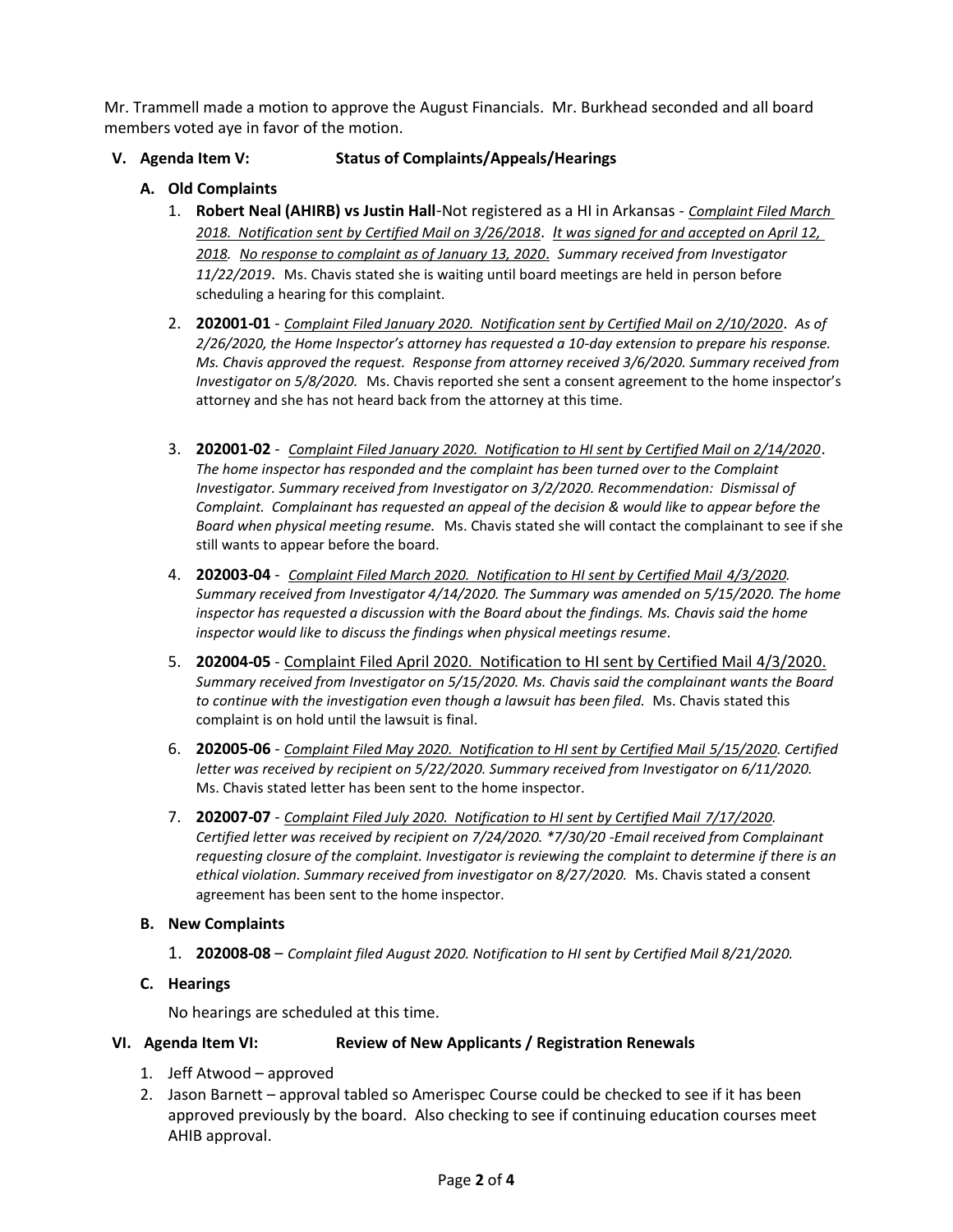The motion to table Jason Barnett's approval was made by Mr. Burkhead and seconded by Mr. Trammell. All board members approved tabling this approval with an aye vote.

- 3. Nicholas Cartee approved
- 4. John Childress III approved
- 5. Greg Cox approved
- 6. Brandon Heath approved
- 7. Cory Kendall approved
- 8. Heather March approved
- 9. Michael Martin approved
- 10. Seth Mobley approved
- 11. Michael McMillen approved

Motions for approval for all applicants, except for Mr. Barnett, were made by Mr. Trammell and seconded by Mr. Burkhead. All board members approved the motions for approval with an aye vote.

#### **VII. Agenda Item VII: Continuing Education / Pre-Registration Courses**

| 1. | American Society of Home Inspectors (ASHI) – Twenty (20) CE Courses |                                                         |       |                 |  |  |
|----|---------------------------------------------------------------------|---------------------------------------------------------|-------|-----------------|--|--|
|    | a.                                                                  | Inspecting Old Houses from the Ground Up (Part 1 of 2)  | 2 Hrs |                 |  |  |
|    | b.                                                                  | Inspecting Old Houses from the Ground Up (Part 2 of 2)  | 2 Hrs |                 |  |  |
|    | c.                                                                  | Integrating Building Science with Home Inspections      | 2 Hrs |                 |  |  |
|    | d.                                                                  | The Science & Business of Mold                          | 2 Hrs |                 |  |  |
|    | e.                                                                  | Visual Inspection of Fiber Cement Siding                | 2 Hrs | CE-2019-32      |  |  |
|    | f.                                                                  | Keeping it Cool-Air Conditioning & Heat Pumps           | 2 Hrs |                 |  |  |
|    | g.                                                                  | Applying Structural Engineering to a Home Inspection    | 2 Hrs |                 |  |  |
|    | h.                                                                  | <b>Electrical Panel Inspections</b>                     | 2 Hrs | CE-2019-28      |  |  |
|    | i.                                                                  | <b>Basic Plumbing Inspections</b>                       | 2 Hrs |                 |  |  |
|    | j.                                                                  | 100 Most Commonly Missed Electrical Defects             | 2 Hrs |                 |  |  |
|    | k.                                                                  | A Closer Look at Grounding, Bonding and CSST            | 2 Hrs | CE-2019-26      |  |  |
|    | Τ.                                                                  | Creepy Crawly Spaces                                    | 2 Hrs | CE-2019-24      |  |  |
|    |                                                                     | m. ASHI Standard Deck Inspection                        | 2 Hrs |                 |  |  |
|    | n.                                                                  | Home Inspection Methodology & Learning from Mistakes    | 2 Hrs |                 |  |  |
|    | 0.                                                                  | Electrical Basics Plus GFCI & Gadget Limits             | 2 Hrs |                 |  |  |
|    | p.                                                                  | Basement Inspections, Reporting and Identifying Defects | 2 Hrs |                 |  |  |
|    | q.                                                                  | 45 Years in HVAC - The Changes I have Seen              | 2 Hrs | CE-2019-23      |  |  |
|    | r.                                                                  | How to Perform a Septic System Evaluation               | 2 Hrs | Denied Approval |  |  |
|    | S.                                                                  | 45 Years in Plumbing - The Changes I have Seen          | 2 Hrs | CE-2019-25      |  |  |
|    | t.                                                                  | Major Foundation Failures - Strategies for Diagnosis    | 2 Hrs |                 |  |  |
|    |                                                                     |                                                         |       |                 |  |  |

- 1) Course numbers e., h., k., l., q. and s. were previously approved by the board and are considered renewals. A motion to renew these six courses was made by Mr. Burkhead and seconded by Mr. Downum. All Board members voted aye in favor of renewing the courses.
- 2) Course number r. was denied on a motion by Mr. Downum and seconded by Mr. Burkhead. All Board members voted aye in favor of denying the course.
- 3) Course number d. was denied on a motion by Mr. McBride and seconded by Mr. Trammell. All Board members voted aye in favor of denying the course.
- 4) Course numbers a., b., c., f., g., i., j., m., n., o., p., and t. were approved on a motion by Mr. McBride and seconded by Mr. Trammell. All Board members voted aye in favor of approving these courses.